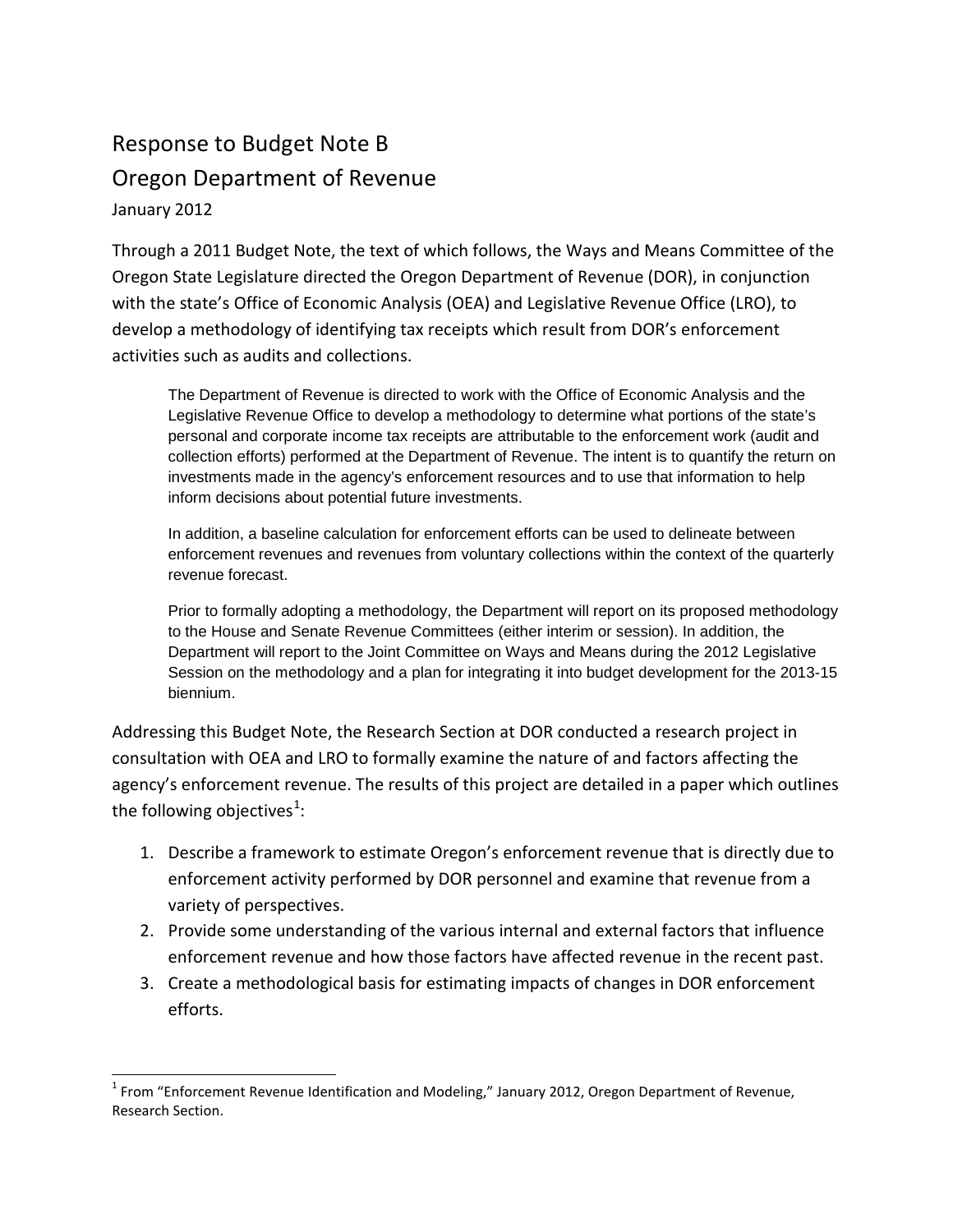### **Tax Receipts Attributable to Enforcement Work**

The first charge of the Budget Note, and the initial step in examining enforcement revenue, is to identify the receipts that occur because of DOR's enforcement activities. This is a complex task. Although financial transactions data is utilized to quantify enforcement revenue, the task of specifying the types of enforcement revenue cannot be carried out as a financial accounting exercise. Every payment that DOR receives has been influenced by enforcement activity, so our goal in creating a specification was to estimate which payments were the direct result of enforcement activity performed by DOR personnel. Because it is impossible to know the motivation behind every payment, or to ascertain if any DOR action was the sole cause, a specification process must be relied upon in order to estimate the direct and indirect receipts received.

One of the initial steps in the project was a review of reports and existing literature related to compliance activities in other states. We did not identify an existing methodology to build from, so we developed a custom specification process. To our knowledge, this is the first specification of its kind, and it has the potential to be a significant contribution to the existing research on this subject. This specification process is a tool for examination and modeling of enforcement revenue; it is quite detailed, yet it is designed to be flexible.

### **SPECIFICATION OF DIRECT ENFORCEMENT REVENUE**

Following is a high level view of the specification process, which somewhat understates its complexity. For a more complete view, see the discussion in the full research report.

An understanding of the Department's collections and audit processes is the foundation for the development of the enforcement revenue specification. Within the conceptual framework of the working business processes, selected characteristics of financial data transactions are used to appropriately categorize tax liabilities within the proposed framework of the enforcement revenue specification.

An underlying question to keep in mind when working through the specification process is**: Was this revenue received due to direct DOR employee involvement?** If the answer is 'no,' then the revenue is considered **indirect**, whereas a 'yes' results in a **direct** revenue specification. Each revenue payment transaction is assigned as either direct or indirect by working through the following specification.

**Source of Liability: How did the tax liability come about?** The initial classification is based upon one of three potential ways in which the tax liability was initiated: the taxpayer reported the correct tax due, but did not make the full payment (self-assessed); the taxpayer reported an incorrect amount of tax due, and a liability was created due to an audit or other adjustment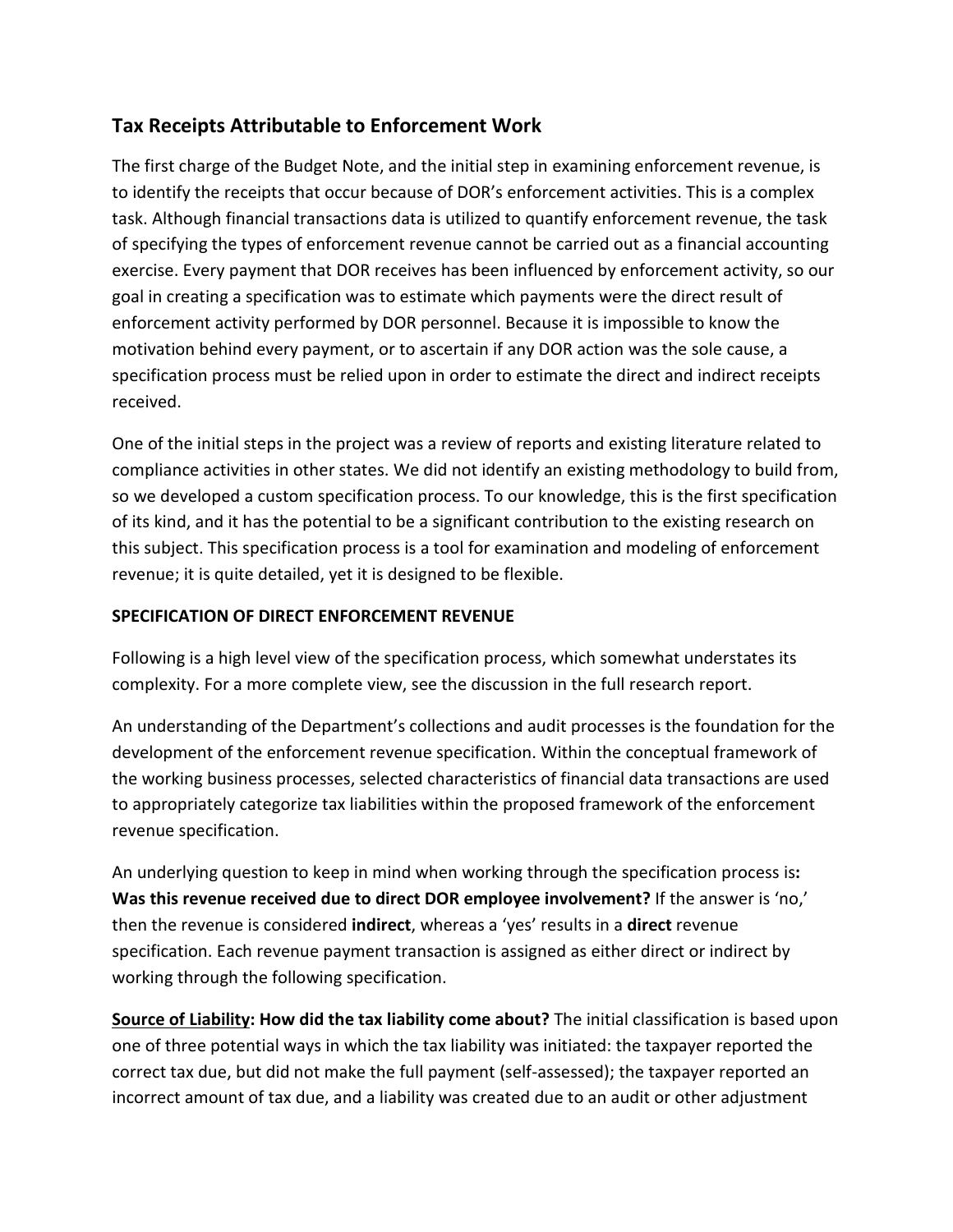(audited/adjusted); or the taxpayer did not report tax due, and a liability was created either from the taxpayer filing a return at the request of the Department or from a tax return created by the Department on the taxpayer's behalf (filing enforcement).

**Collections process: Was the payment received prior to or while in DOR's collections process?** Except in the case of payments applied to audit liabilities, all payments received prior to DOR's collection process are considered indirect because the payment was received without any Department enforcement effort. Payments applied to audit liabilities are considered direct because without the creation of the audit liability by the Department, the payment would not have been received or would have been refunded to the taxpayer.

**Payment Type: Is the revenue generated from an offset or garnishment payment?** Once the source of the liability is identified, the next step is to separate liabilities which have payments associated with offsets or garnishments. Offset payments occur when a refund from one tax liability is used as a payment for another tax liability. Garnishment payments may be remitted from a taxpayer's employer or financial institution after the process is initiated by DOR. These payment types are separated from other payments since they represent estimable levels of involvement by DOR staff in the collection of debt. Most offsets are largely automated and would occur without direct involvement by DOR collection staff, whereas garnishments are largely manual and would not occur without some direct involvement by DOR collection staff.

#### **Collection Status: Was the liability being actively worked by a collector at the time of**

**payment?** For the final classification, we incorporate DOR's Automated Collections Tracking system data to identify the collection status of each liability at the time a payment was made. Payments received for liabilities which were in an active collection status, or for which taxpayers were set up on a pay plan are considered direct enforcement revenue; payments received for liabilities which were being worked by an outside collection agency or which were in an 'on hold' or 'unassigned' status, and hence not being actively worked by a DOR revenue agent, are considered indirect enforcement revenue.

Below is a simplified version of the enforcement revenue specification matrix from the full research report.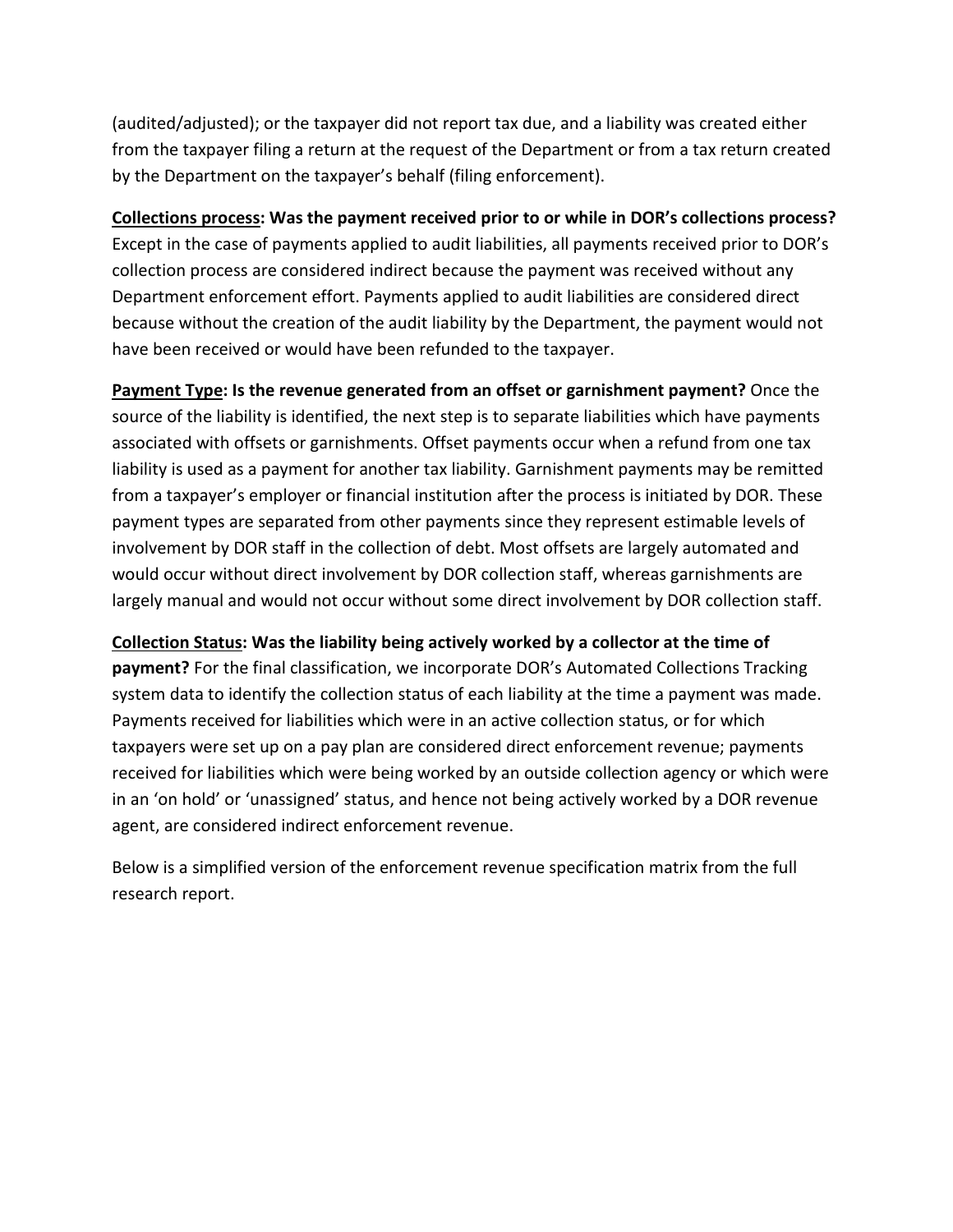

Using the described specification, we are able to create a series of data representing direct enforcement revenue. Below is a graph of direct enforcement revenue from personal income tax (PIT) receipts, estimated to be \$146.6M in fiscal year 2010-11. Significant increases in fiscal year 2010-11 were in self-assessed liabilities and audits associated with payments received through payment plans and garnishments.

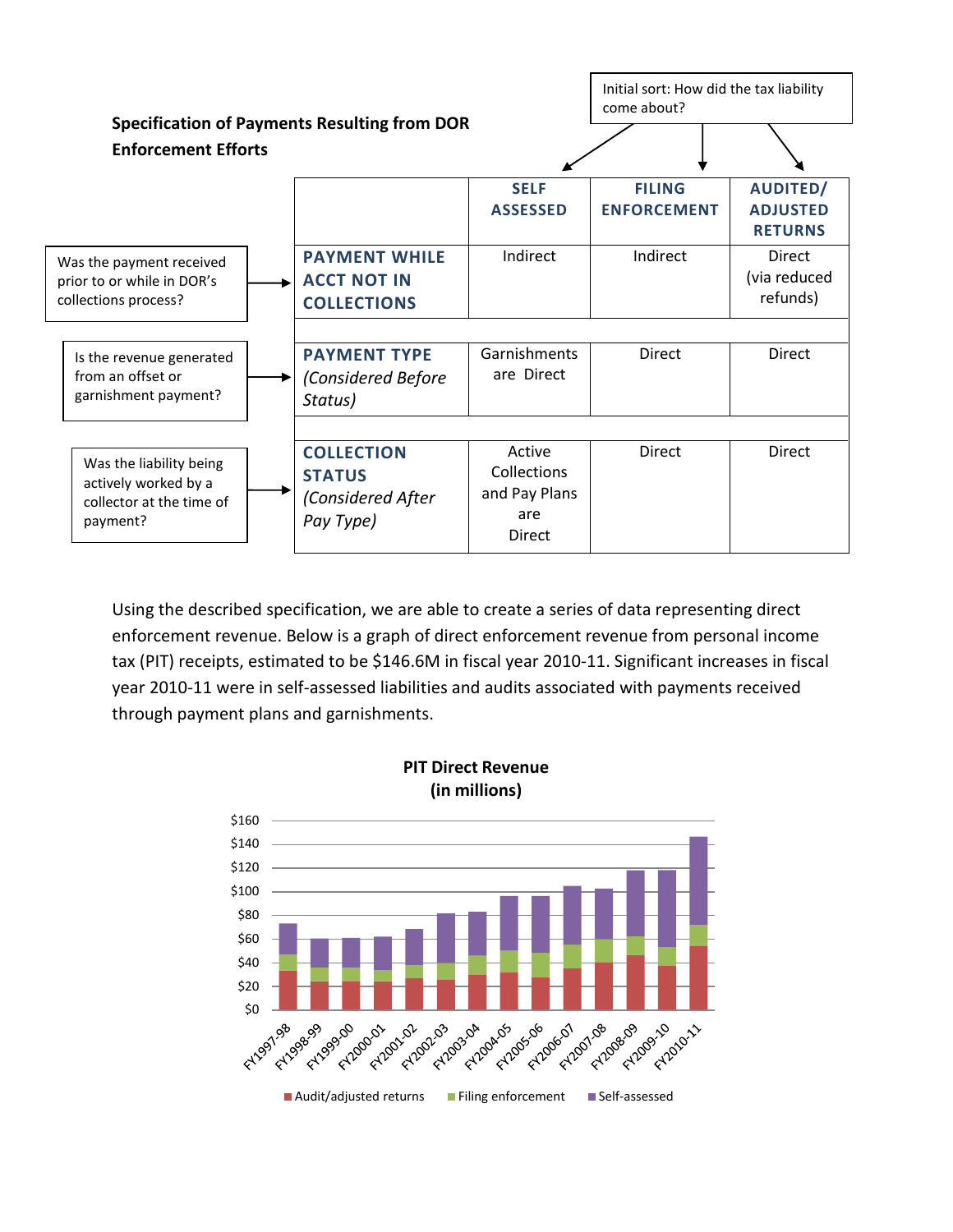The specification is also applied to the withholding and corporate income tax programs. Withholding receipts due to direct enforcement efforts are estimated at \$23.0M for fiscal year 2010-11.



The graph below illustrates the volatility in direct revenue from corporate income tax receipts. Corporate tax revenue from direct enforcement efforts is estimated to be \$14.5M in fiscal year 2010-11.

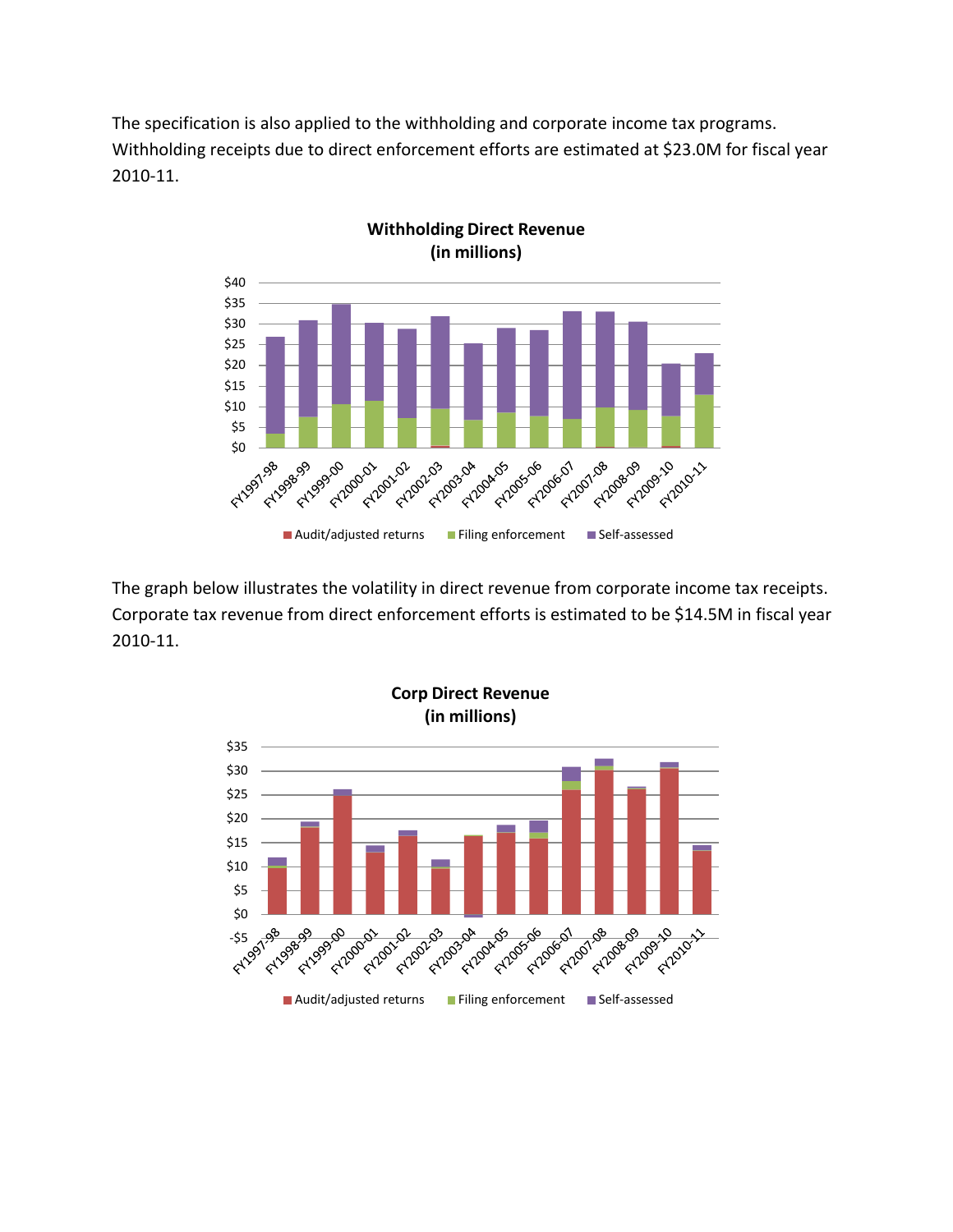#### **APPLICATION OF THE DIRECT ENFORCEMENT REVENUE SPECIFICATION**

The specification of direct enforcement revenue is the deliverable for this project. The development of the specification in this project gives a tool which may be used to help develop future estimates of the impact of factors on the enforcement revenue stream, to examine the components of enforcement revenue using financial transactions data, and to stimulate discussion regarding the nature of enforcement revenue.

Two points related to the examination of enforcement revenue should be noted. One is that DOR enforcement efforts have multiple goals. While much of the agency focuses on processing revenue, enforcement functions hold current revenue generation as an important outcome but not necessarily the primary goal. Fundamental questions of tax policy principles such as uniformity and equity affect enforcement strategy. In fact, in pursuing compliance and fairness, some of DOR's work results in negative net revenue.

Another point to consider is that there are many important components of strategy pursued by DOR in its compliance activities. One way to look at strategy is the balance between short-term revenue generation and long-term revenue protection. Generally, shifting the emphasis on one necessitates an opposite (though not necessarily equal) shift in the other. Any emphasis placed on one area comes at the expense of emphasis placed on another.

#### *Utilizing the specification to model influences on direct enforcement revenue*

**No single quantitative model.** We do not expect to find a single comprehensive model of enforcement revenue because there is not a simple quantitative relationship between inputs and outputs in DOR enforcement work. No two questions can be answered with the same model, and even the same question asked at different points in time will require a fresh look at the modeling process. We don't expect any model to have all the answers.

When analyzing the return on investments made in DOR's resources, the impact of hiring collections or audit staff is typically the primary focus. Unfortunately, initial exploratory modeling for this project indicates that the level of investment in staff or systems is a minor driver of the long range trend of direct enforcement revenue compared to more influential factors such as economic conditions and the level of outstanding accounts receivables. Because of this, we explored the development of a model which could be used to estimate the marginal impact of hiring or system changes separate from a model which would be estimating the impact of the major drivers such as the economy.

**Two examples of modeling PIT direct enforcement revenue.** In the research paper, we utilized the data series for PIT direct enforcement revenue to explore two specific models. The first is a short range model which estimates the marginal impact of adding an additional enforcement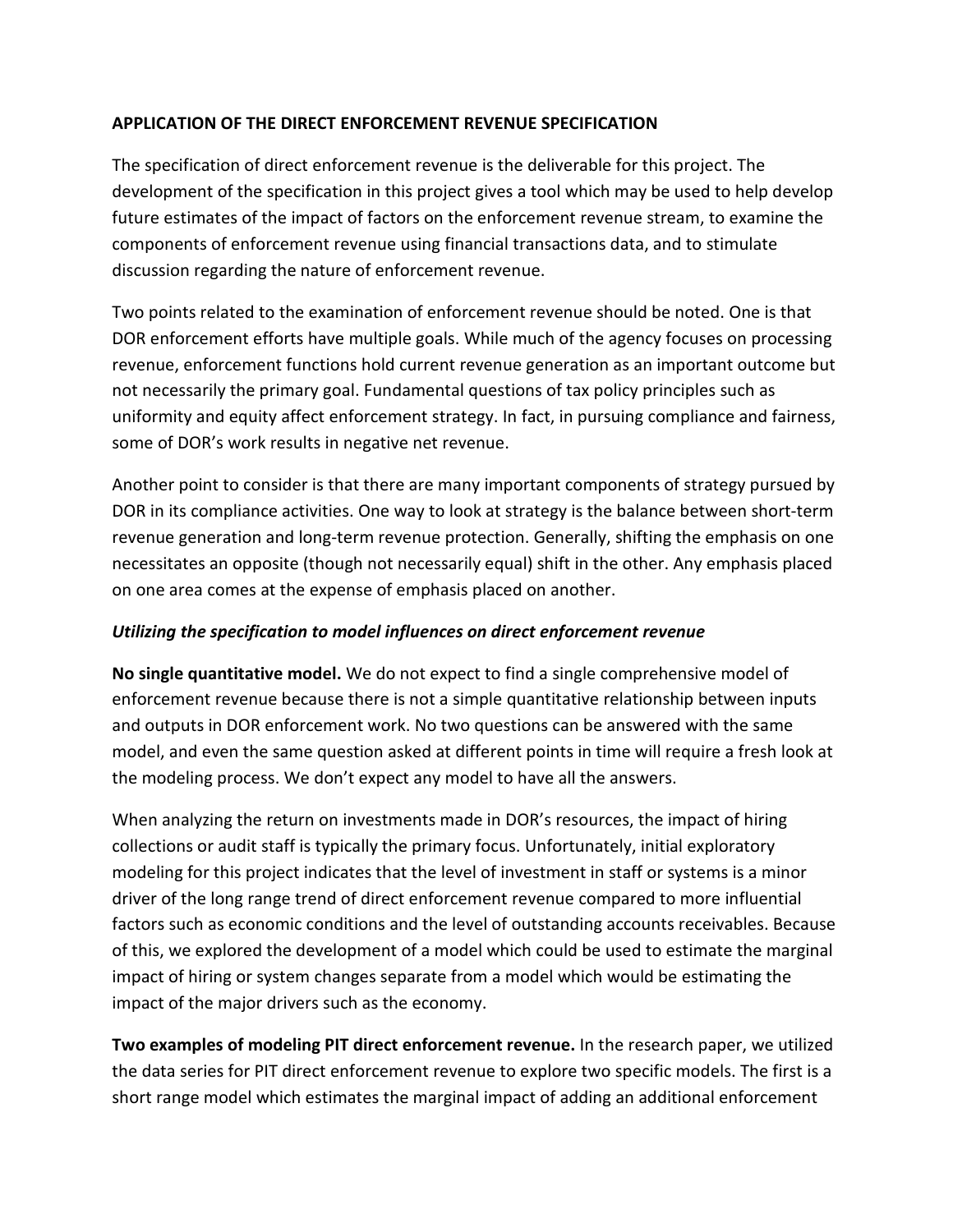related FTE. The second is a model which predicts the level of direct enforcement revenue based on economic indicators (unemployment rate and gross state product) and the level of new liabilities to the outstanding accounts receivable. The latter economic model would be appropriate for revenue forecasting applications. The short range FTE model would be appropriate for use in preparing budget estimates of the impact of enforcement staffing changes on enforcement revenue.

### **Enforcement Revenues and the Quarterly Revenue Forecast**

Because revenue streams are influenced by many factors, including large economic and tax policy drivers, forecasters strive to understand these factors and revenue sources to the greatest extent possible. The specification of enforcement revenue outlined in this paper helps provide context regarding the magnitude of certain administrative actions that influence tax revenue. However, the magnitude of this direct enforcement revenue is relatively small relative to overall receipts. For example, in fiscal year 2011, PIT enforcement revenue as specified here was \$147 million, less than three percent of total PIT receipts. Historically, the share of 'enforcement revenue' has been in a fairly narrow range from two to three percent of PIT revenue. This means that, all other things remaining equal, increasing enforcement revenue by ten percent will only increase total PIT receipts by roughly 0.3 percent. So, while this analysis allows separate tracking of 'enforcement revenue', there will remain many larger factors to consider in producing quarterly forecasts of total tax revenue.

If a separate forecast of enforcement receipts is necessary, it would be possible to produce one using several methods. The long range economic model presented in the research paper could be utilized to compare the historical pattern of revenue to the corresponding pattern of macroeconomic variables to produce an expected enforcement revenue estimate. This can be subjectively modified if the Department expects to undertake significantly different enforcement actions during the forecast period relative to recent history.

## **Enforcement Receipts and the 2013-15 Budget**

Estimating the impacts of DOR resource or policy changes on direct enforcement revenue requires assumptions about external influences, along with an understanding of:

- 1. The parameters of the policy or resource change,
- 2. DOR's current and historical operations in relation to the proposed change,
- 3. The current and historical direct enforcement revenue resulting from DOR's operations.

Creating a specification of direct enforcement revenue helps with understanding the revenue component, but is only part of the understanding necessary to make meaningful estimates of enforcement revenue. In evaluating the impact of changes, program managers can use the